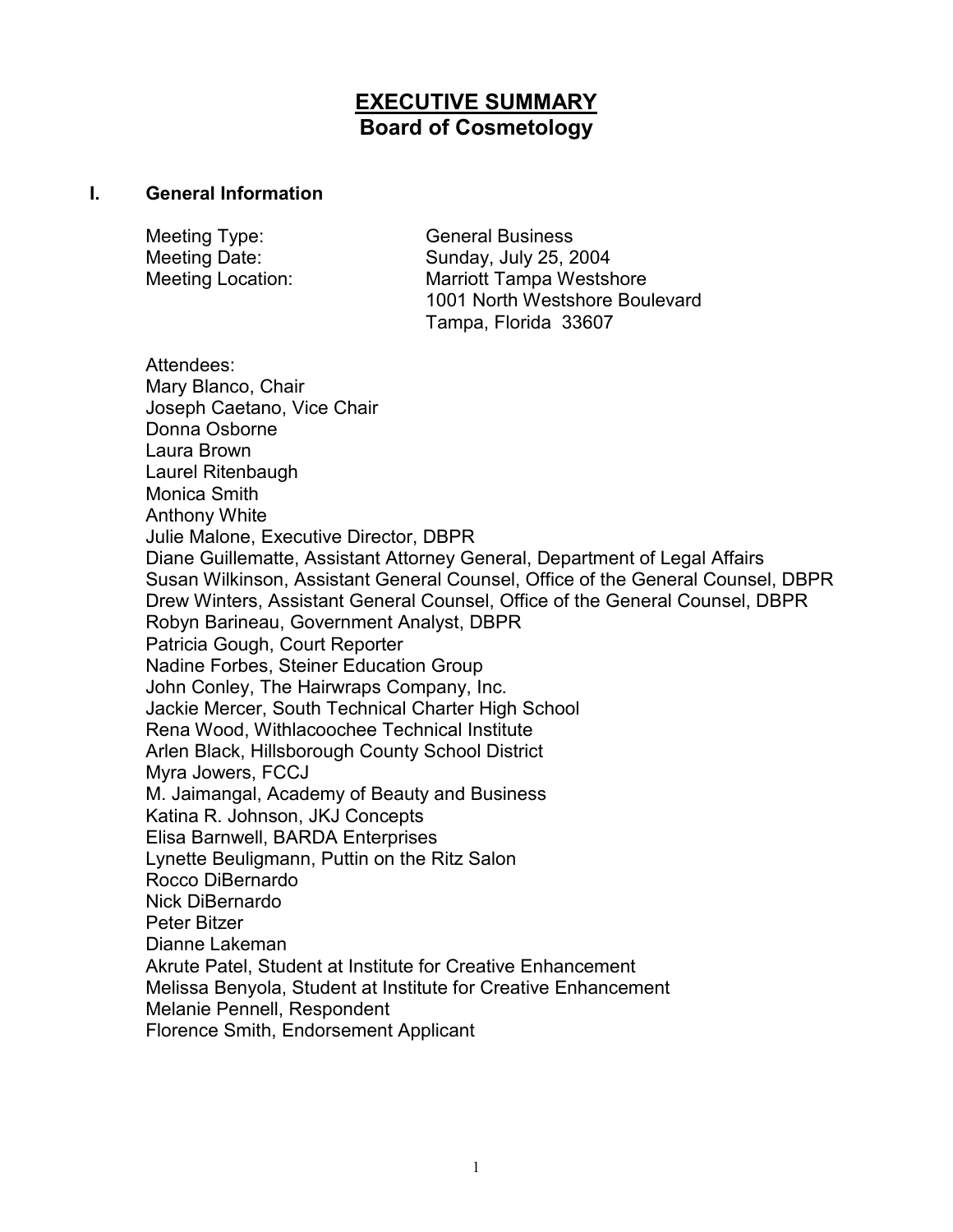### **II. Major Issues/Actions**

- The board considered the following matters: -18 disciplinary cases -2 cosmetology endorsement applications -2 hair braiding course applications -1 hair wrapping course application -2 HIV/AIDS initial licensure course applications
- Ms. Susan Wilkinson, Assistant General Counsel, reported there are currently 115 cosmetology cases in the legal section
- Ms. Donna Osborne discussed her proposal to increase facial specialty hours to 600 from 260 and nail specialty hours to 500 from 240; requiring individuals to pass a state examination which results in licensure rather than registration; renaming facial specialists to estheticians; requiring individuals to pass a written and practical examination to obtain an esthetics license; allowing cosmetologists to only perform facials and requiring them to pass a written and practical examination to obtain an esthetics license if they want to perform services other than facials in the esthetics realm; and booth renter licensure
- Ms. Myra Jowers, FCCJ, informed the board that her students support increasing facial specialty hours and renaming facial specialists to estheticians
- Mr. Rocco DiBernardo explained his five year research of booth renters and the need to create a booth renter license
- Ms. Julie Malone, Executive Director, informed the board that the department will probably only pursue legislative initiatives during the 2005 legislative session that effect the entire department; she suggested that the board consider seeking a separate sponsor for their 2005 legislative pursuits
- Ms. Jowers mentioned that she believes the Florida Cosmetology Association may be pursuing legislation in the 2005 legislative session to increase facial specialty and cosmetology school hours
- Vice Chair Joseph Caetano mentioned that the Florida Beauty Federation intends to hire a lobbyist in the future and will probably put booth rental legislation before the 2005 Legislature
- Ms. Malone informed the board of the department's implementation of the MMA prohibition legislation; she added that Severn Trent Lab in Tallahassee has been selected as the MMA testing lab
- Ms. Malone referred board members to the U.S. Food and Drug Administration's List of Prohibited Ingredients and Related Safety Issues for review
- Ms. Malone distributed two documents showing board revenue and expense projections through June 30, 2009, for the board's review; one document showed all fees capped out and the other did not show all fees capped out
- Mrs. Laura Brown asked how the board can control their financial situation and Ms. Malone made two helpful suggestions: (1) the board can cap out all fees to increase revenue and, (2) the board can consider amending their rules to eliminate annual inspections and require biennial inspections to decrease expense
- Ms. Guillemette suggested the possibility of the department amending their law to incorporate the allowance of the collection of attorney's fees in disciplinary matters
- Ms. Malone included a copy of HR2133, Cosmetology Tax Fairness and Compliance Act of 2003, in the agenda for the board's information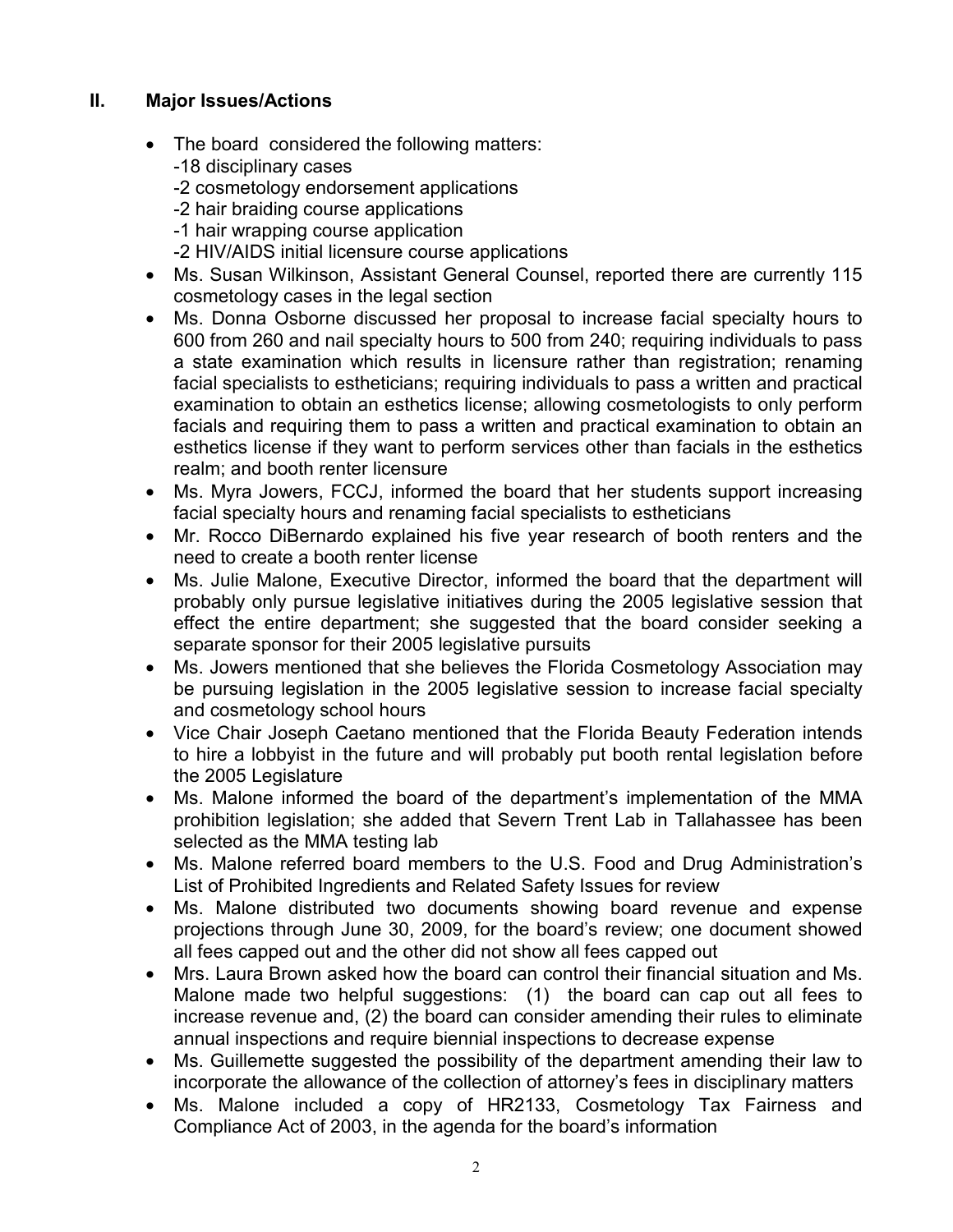- Ms. Malone reported that there are currently 17 inspectors employed by Regulation and that as of July 8, 2004, 17,950 salon inspections had been completed
- The board agreed to send Ms. Osborne to the National Interstate Council (NIC) of State Boards of Cosmetology's 49<sup>th</sup> Annual Conference
- Mrs. Brown suggested that possibly the Florida Beauty Federation could move their proposal relating to reciprocity during the 2005 legislative session
- Ms. Guillemette informed the board that a statutory amendment would be necessary to incorporate license numbers in advertisements
- The board inquired about utilizing the NIC exam as their state examination; Ms. Guillemette informed the board that the department must certify a national examination before it can be utilized
- The board agreed to table their review of amending the requirements for hair braiding, hair wrapping and body wrapping course requirements/outlines
- Ms. Guillemette and Ms. Wilkinson are currently working on reformatting the disciplinary guidelines and hope to have a draft available for the board at the next meeting
- Mr. M. Jaimangal of the Academy of Beauty and Business expressed his support of the initiatives to examine Florida estheticians and nail specialists; he added that the board may want to consider increasing the cosmetology hours to 1,500 to incorporate esthetics; he further stated that the nail program should be increased to at least 400 hours
- The board agreed to conduct its next meeting on Monday, October 11, 2004, in either St. Augustine, Florida, or Orlando, Florida

## **III. Legislation/Rule Promulgation**

• Ms. Guillemette and Ms. Osborne will continue to work together on the legislative proposals regarding nail and facial specialties, definitions, and booth rental and will bring their work back to the board for further discussion

#### **IV. Action Required**

- Ms. Guillemette and Mr. Winters will prepare final orders from this meeting for filing with the Agency Clerk's Office
- The board will need input from the medical boards concerning suggested statutory changes because the proposed changes reference medical machines, products and techniques
- Ms. Guillemette suggested the Florida Cosmetology Association be contacted to determine what, if any, legislation they might be considering for the 2005 legislative session which might overlap with the board's legislative initiatives
- Ms. Malone will provide the year-end financial report to the board at the next meeting
- Ms. Malone will relay to the department Ms. Guillemette's suggestion of amending Chapter 455, F.S., to allow for the collection of attorney's fees in disciplinary matters